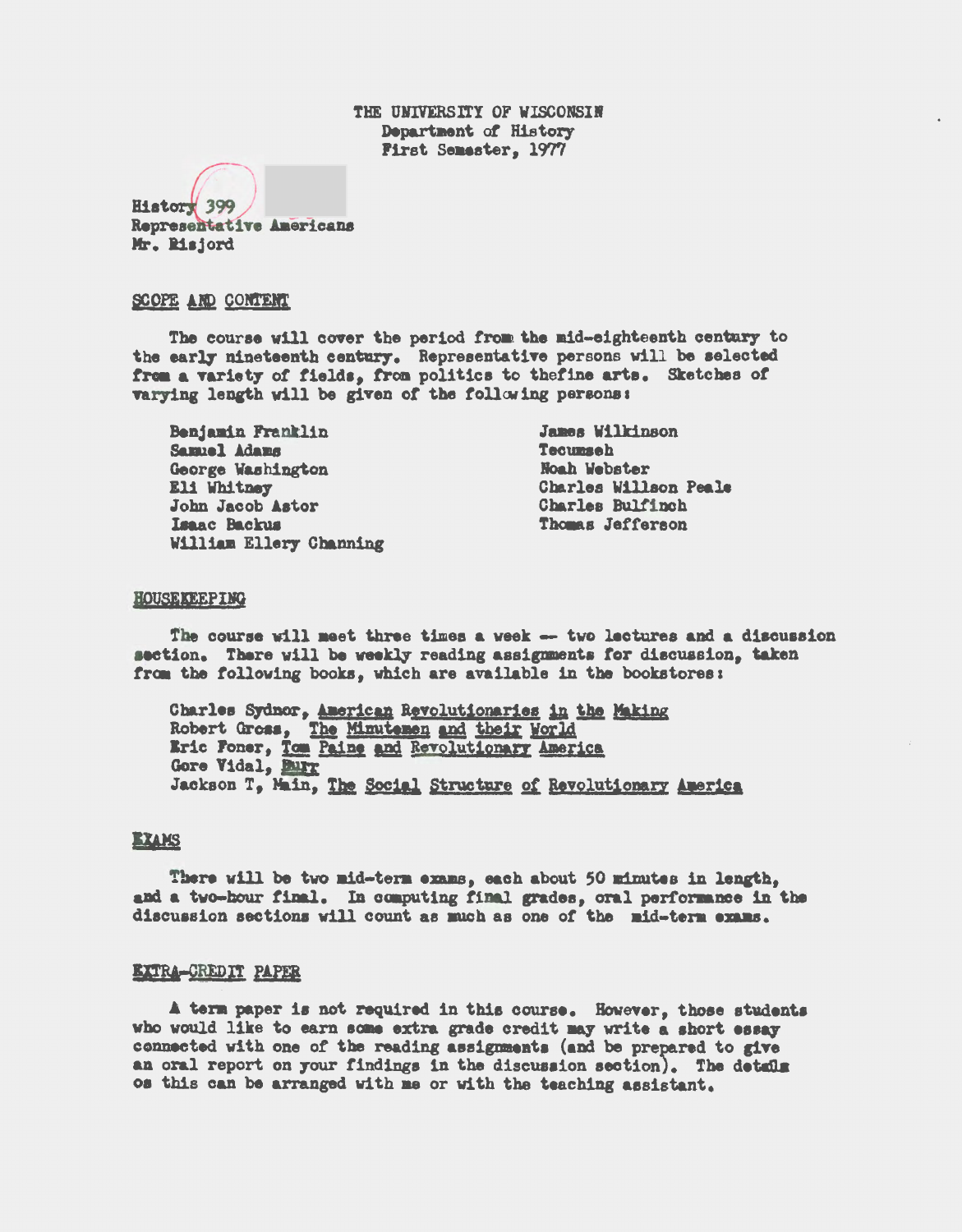# THE UNIVERSITY OF WISCONSIN Department of History

Semester I  $Year - 1977-78$ 

COURSE NO. COURSE TITLE

399 Representative Americans

Hisjord

# COURSE DESCRIPTION

A biographical approach to American History, focusing in the first semester on the Revolutionary generation. It is an examination of American society and politics tbrough the lives of various persons, some well-known, some not.

LECTURES Twice a week, Tuesdays and Thursdays, at 9:55 Plus a weekly discussion section.

# WRITTEN ASSIGNMENTS and EXAMINATIONS

Two hourly exams in the course of the semester plus a two-hour final.

A half dozen paperbacks will be assigned for discussion in sections.

No papers required.

# GRADING SYSTEM

Approximately a third of the grade will <sup>3</sup>epend on reading and oral rerformance in discussion sections. Exams will determine the remairder.

#### REQUIRED READINGS

Six paperbacks available in the book store.